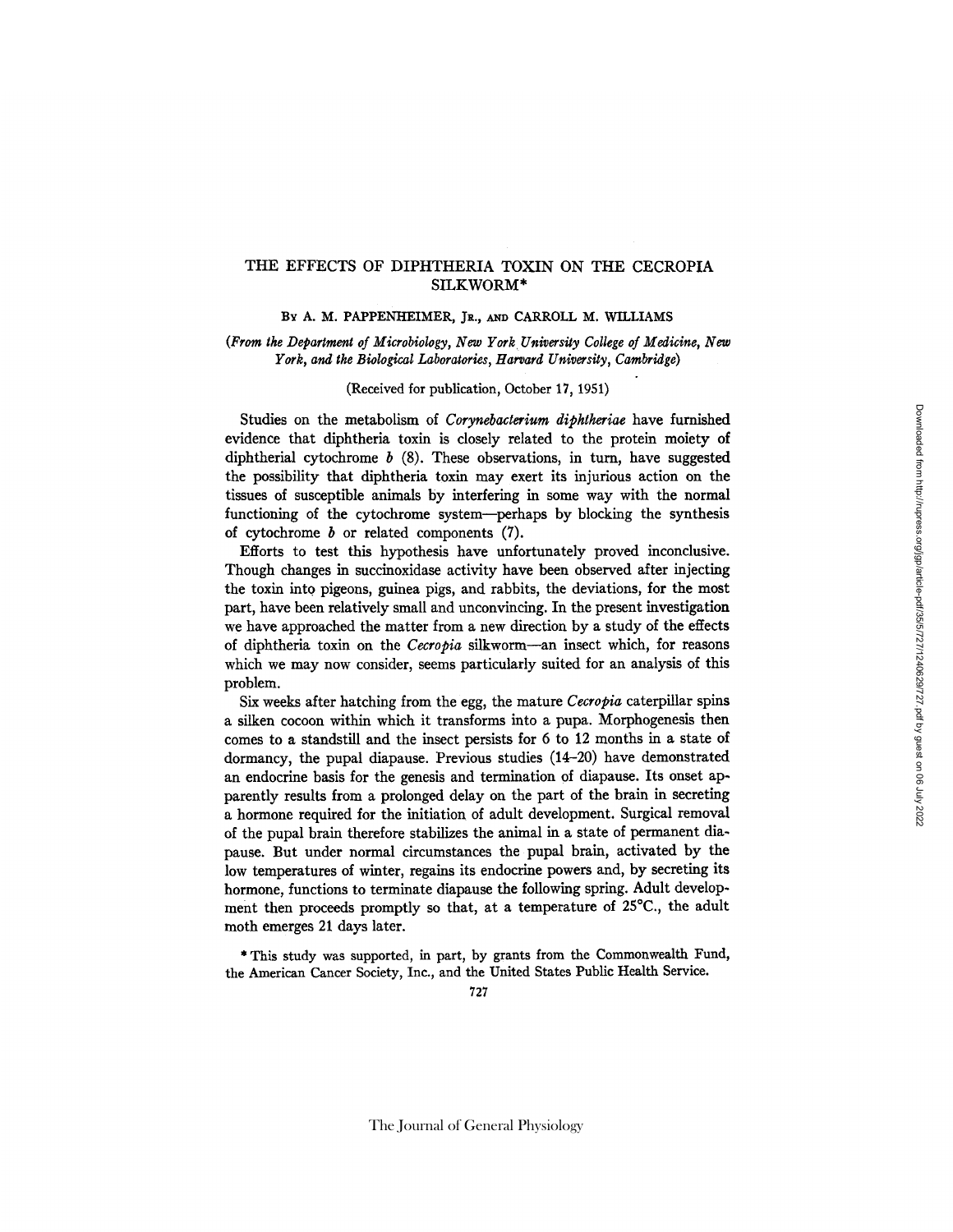For our present purposes these events are of considerable interest because the transitions from larva to pupa to adult are characterized by pronounced alterations in the insect's cytochrome system. Thus the succinoxidase activity of the caterpillar largely disappears at the time of pupation, except for a high concentration which persists in the intersegmental muscles of the pupal abdomen (11). Other pupal tissues continue to respire, apparently by the use of a flavoprotein as terminal oxidase. With the termination of the pupal diapause, however, the initiation and progress of adult development are accompanied throughout the insect by a rapid and progressive synthesis of the cytochrome system (20).

Consequently, through the use of the *Cecropia* silkworm as an experimental animal, it becomes possible to test the action of diphtheria toxin on an organism whose cytochrome system is undergoing large and predictable alterations. If the toxin interferes with the function of the cytochrome system, then a correlation should become evident between its effects on the diapausing pupa, in which the system is essentially absent, and on the caterpillar and developing adult, in which the system is intact and functional.

To this end we have studied the toxicity of purified diphtheria toxin for the *Cecropia* silkworm during successive stages in its life history. For the sake of comparison, analogous studies have been performed using purified tetanus toxin--an agent whose action has no apparent relation to the cytochrome system.

### *Materials and Methods*

*1. The Ceeropia Silkworm.--Silkworms* were reared in large numbers from eggs obtained from fertile females. The larvae used in the toxicity studies were mature fifth instar individuals weighing 12 to 15 gm. In experiments performed on pupae, either unchilled or previously chilled insects were utilized. By the removal of their brains, a considerable number of pupae were stabilized in permanent diapause and stored at 25°C. "Chilled" pupae were stored for 2 to 8 months at 5°C. prior to being used--a treatment which assures the abrupt initiation of adult development a few days after being returned to 25°C. Each pupa was ordinarily provided with a transparent plastic window at the tip of its abdomen; it was therefore possible to look inside the living pupa under the dissecting microscope and directly observe the beating of the heart and the day-to-day progress in adult development.

*2. Diphtheria Toxin.--The* stock solution used in the present experiments contained 2500 Lf per ml. and 40 to 50 guinea pig  $M.L.D.$  per Lf. 1 Lf of toxin is defined as the amount of toxin flocculated by 1 Lf of reference standard antitoxin in the flocculation test. Eighty-five per cent of the total nitrogen was specifically precipitable by antitoxin. Dilutions were made in 0.1  $\mu$  phosphate buffer (pH 7.3) containing ' 0.002 per cent gelatin. The diluted toxin was injected in a volume of 0.1 ml. into animals anesthetized with carbon dioxide. Larvae were injected by passing a No. 27 gauge hypodermic needle into the thorax, care being taken to avoid puncturing the midgut. Pupae were injected through the lateral side of the second abdominal tergite,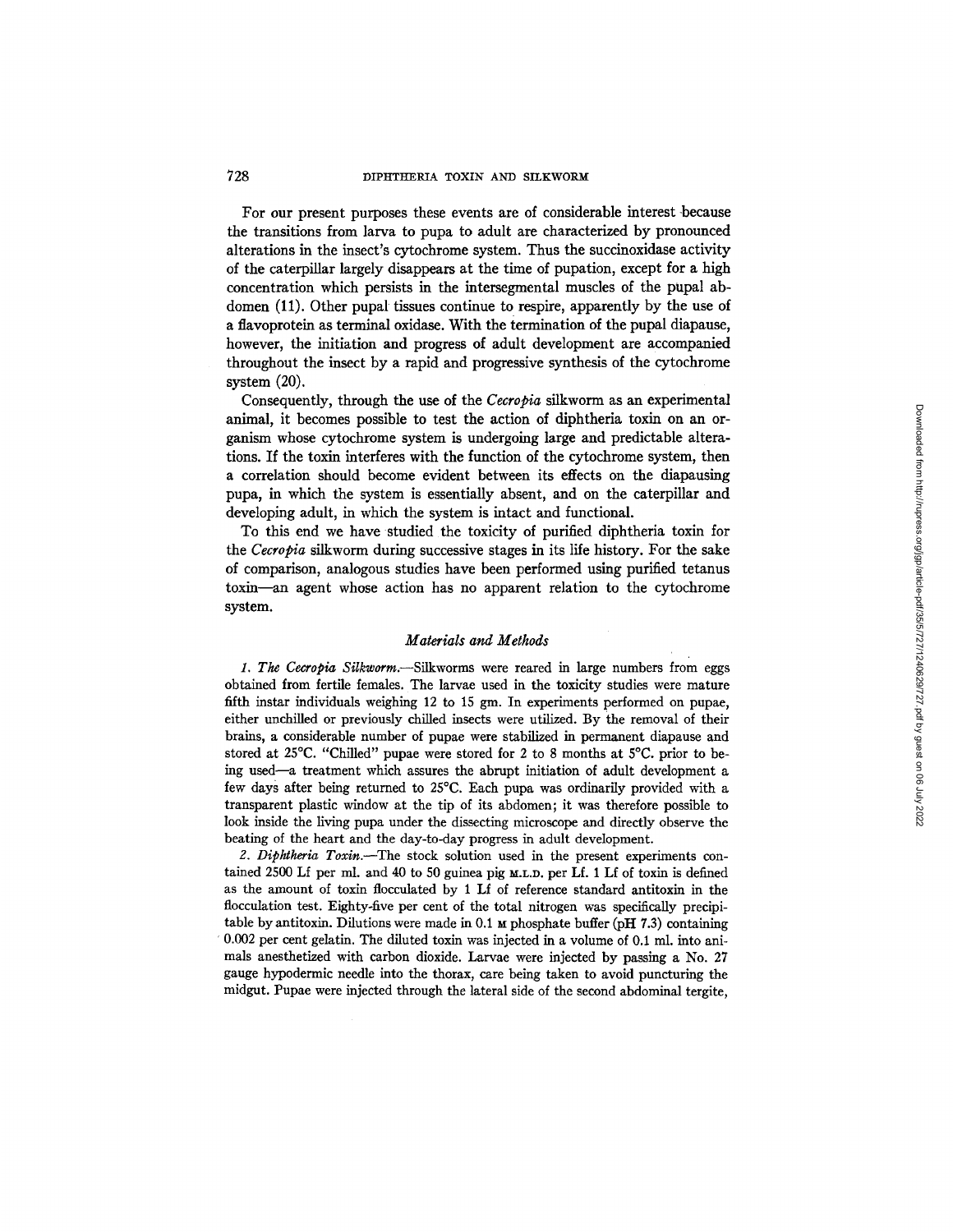the puncture wound being sealed with melted paraffin. After injection, the animals were stored at a temperature of 25°C. and a relative humidity of 60 per cent; one series of animals was stored at a relative humidity of 100 per cent.

*3. Tetanus Toxin.--5900* ml. of crude culture filtrate of *Clostridium tetani* grown in Mueller and Miller's medium (6) was used as starting material.<sup>1</sup> The crude toxin contained 20 Lf per ml., equivalent to approximately 75,000 guinea pig M.L.D. The toxin was precipitated by the addition of 2.5 kg. of ammonium sulfate. After standing 2 days in the cold, the precipitate was collected by filtration through Whatman No. 50 paper and resuspended in 100 ml. of water. The turbid solution was dialyzed overnight in the cold against 20 per cent saturated ammonium sulfate at pH 7.0. After centrifugation, the precipitate was discarded and the supernatant dialyzed against two changes of 60 per cent saturated ammonium sulfate in the cold. The precipitate containing the toxin was collected by centrifugation and stored as a suspension in 60 per cent ammonium sulfate. Each milliliter of the final suspension contained about 2000 Lf (16,000,000 mouse M.L.D.). Since 50 Lf were present per milligram of protein, the toxin was about 10 per cent pure (10).

This partially purified preparation unquestionably contained other active products of the tetanus bacillus. Several months after its preparation, the material was tested for tetanolysin content.<sup>2</sup> 1.6 units of tetanolysin were demonstrated per Lf of tetanus toxin. Following reduction with cysteine the activity increased to 14 units per Lf.

*4. Enzyme Studies.--(a) Preparation of heart or intersegmenlal muscle homogenates.*  Chilled pupae were opened longitudinally, immersed in insect Ringer's solution, and dissected. The heart or intersegmental muscles were carefully freed from fat body, washed in insect Ringer's, and homogenized with a small amount of  $0.1 \text{ m}$  phosphate buffer at pH 7.3, in a glass homogenizer. The 12 to 16 pupae used in each experiment provided 1.5 to 2.0 ml. of heart homogenate and 2.5 to 3.0 ml. of abdominal muscle homogenate. In four experiments each heart contained 0.16 to 0.24 mg. nitrogen; the intersegmental muscles of each pupa contained  $0.4$  to  $0.7$  mg. nitrogen.

*(b) Succinoxidase activity* was assayed at 30°C. using small Warburg vessels containing 0.1 ml. of 20 per cent KOH in the center well. 0.3 ml. of homogenate was placed in the side arm and, in the vessel itself, 0.5 ml. of 0.16 M sodium succinate, 0.5 ml. of 0.4  $\mu$  phosphate buffer (pH 7.3), 0.1 ml. of 1.7  $\times$  10<sup>-4</sup>  $\mu$  cytochrome c, and water to a total volume of 2 ml. The endogenous metabolism was negligible in a control series tested without substrate.

*(c) Cytochrome oxidase* activity was measured in 0.1  $\mu$  phosphate buffer at pH 7.3, using 0.3 ml. of homogenate and  $0.016$   $\text{M}$  phenylenediamine as substrate. 0.4 ml. of 1.2  $\times$  10<sup>-4</sup>  $\times$  cytochrome c was added to each vessel and the volume brought to 2 ml.

*(d) Succindehydrogenase* activity was measured at pH 7.8. To each vessel was added 0.3 ml. of homogenate, 0.5 ml. of 0.16  $\times$  sodium succinate, 0.1 ml. of  $\frac{M}{20}$ KCN, and 0.2 ml. of 0.01  $\mu$  methylene blue. The total volume was adjusted to 2 ml. *(e) Oxidation of reduced DPN.* Reduced DPN oxidation has been shown by Slater

<sup>1</sup>We are indebted to Dr. J. Stone, of the Massachusetts Antitoxin and Vaccine

Laboratory, for supplying this material.

We are indebted to Dr. A. W. Bemheimer, of New York University College of Medicine, for performing these tests.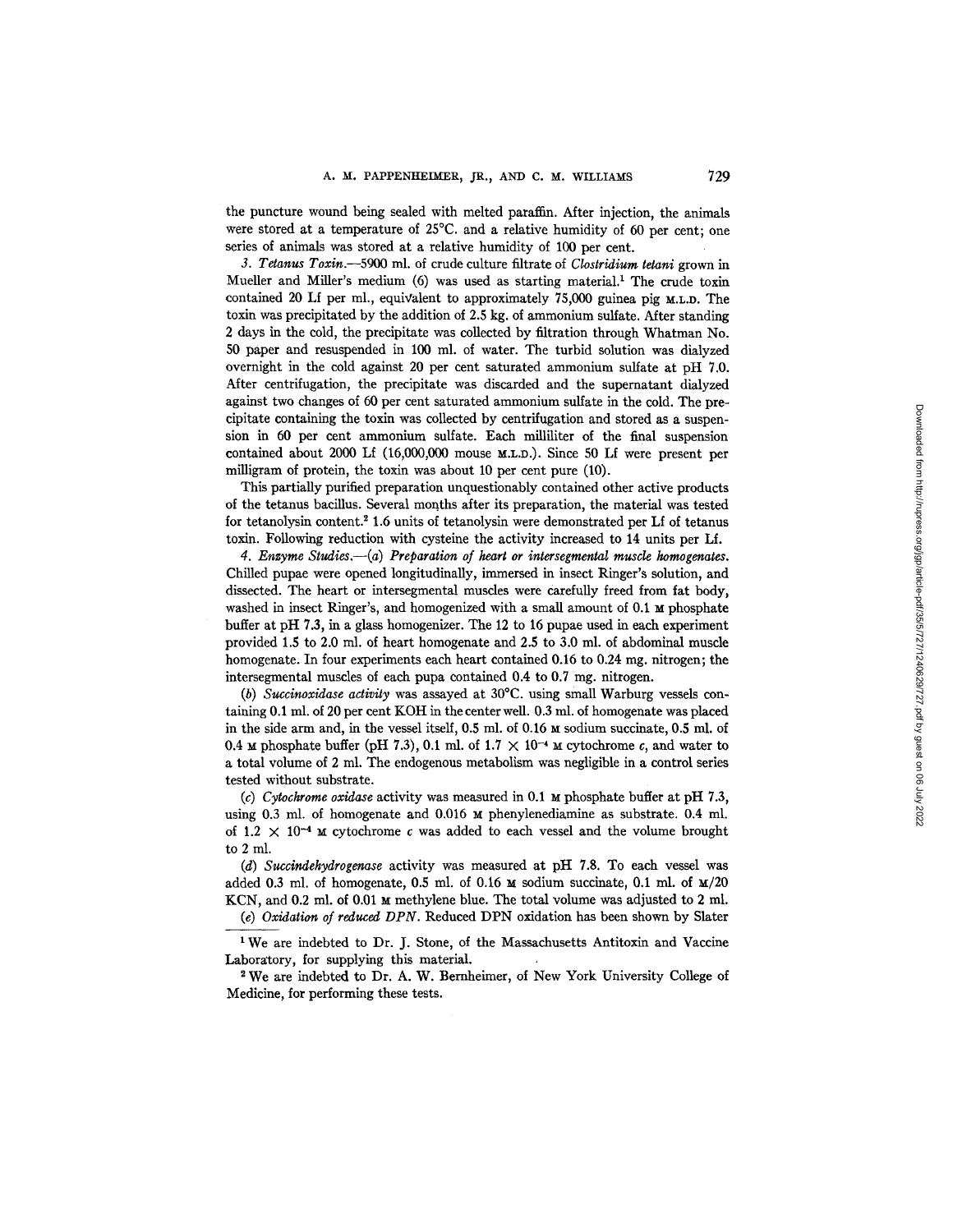(18), using a Keilin-Hartree preparation from beef heart, to by-pass cytochrome  $b$ and to couple to cytochrome  $c$  through diaphorase and an unknown factor. This factor apparently controls the rate of oxidation of reduced DPN, provided that an excess of diaphorase is present.

Reduced DPN oxidation was measured at 25°C. in the Beckman spectrophotometer. Each cuvette contained 1 ml. of 0.133 M phosphate buffer. To one cuvette was added 100 gamma  $DPNH<sub>2</sub>$  in 0.05 ml. of 0.01 N NaOH. 0.05 ml. of 0.01 N NaOH was added to the control cuvette. 0.02 to 0.1 ml. homogenate was then added to each cuvette and the change in absorption at  $340 \text{ m}\mu$  followed as a function of time. This rate was assumed to be proportional to the activity of the Slater factor.

#### **RESULTS**

*1. Effects on Mature Larvae.--Mature* silkworms were injected with graded doses of toxin a few days prior to the onset of spinning or a few days after the completion of the cocoon. As recorded in Table I, the minimal lethal dose varied between 0.025 and 0.25 Lf. The low dose here corresponds to 1 guinea pig M.L.D. or about 0.07 gamma of toxin. The two larvae which died after receiving 0.025 Lf underwent considerable development but failed to accomplish the pupal moult. Caterpillars injected with larger doses (0.25 to 25 Lf) ceased feeding and showed toxic symptoms within 12 to 18 hours. All individuals receiving lethal doses of toxin underwent a gradual and progressive paralysis until, after a minimum of 4 days, they no longer responded to electric shocks delivered from a spark-coil.

Table I also indicates the protection conveyed by prior injection of diphtheria antitoxin. Larvae receiving 100 units of antitoxin just prior to the injection of the largest dose of toxin (25 Lf) spun cocoons and pupated normally.

2. Effects on "Permanent" Larval Abdomens.--If a ligature is applied between the thorax and abdomen of a larva that has just begun to spin, then the isolated abdomen is deprived of the hormonal stimulus for pupation (19). It continues to live for several months thereafter, but undergoes no further development. The state of these larval abdomens may be regarded as somewhat analogous to that of diapausing pupae in terms of the absence of morphogenic changes. However, as indicated in Table I, such "permanent" abdomens were found sensitive to diphtheria toxin although they appeared to be somewhat more resistant than intact caterpillars. Thus two preparations continued to respond to electric shock for nearly 3 weeks following the injection of 0.25 Lf.

*3. Effects on Prepupae.--Two* to 3 days after spinning the cocoon, the pupa begins to form within the old caterpillar skin. The onset of this prepupal stage is signalled by a retraction of the melanin granules underlying the transparent cornea of the larval ocelli. As recorded in Table I, animals injected at this time showed substantially the same sensitivity to diphtheria toxin as did mature larvae.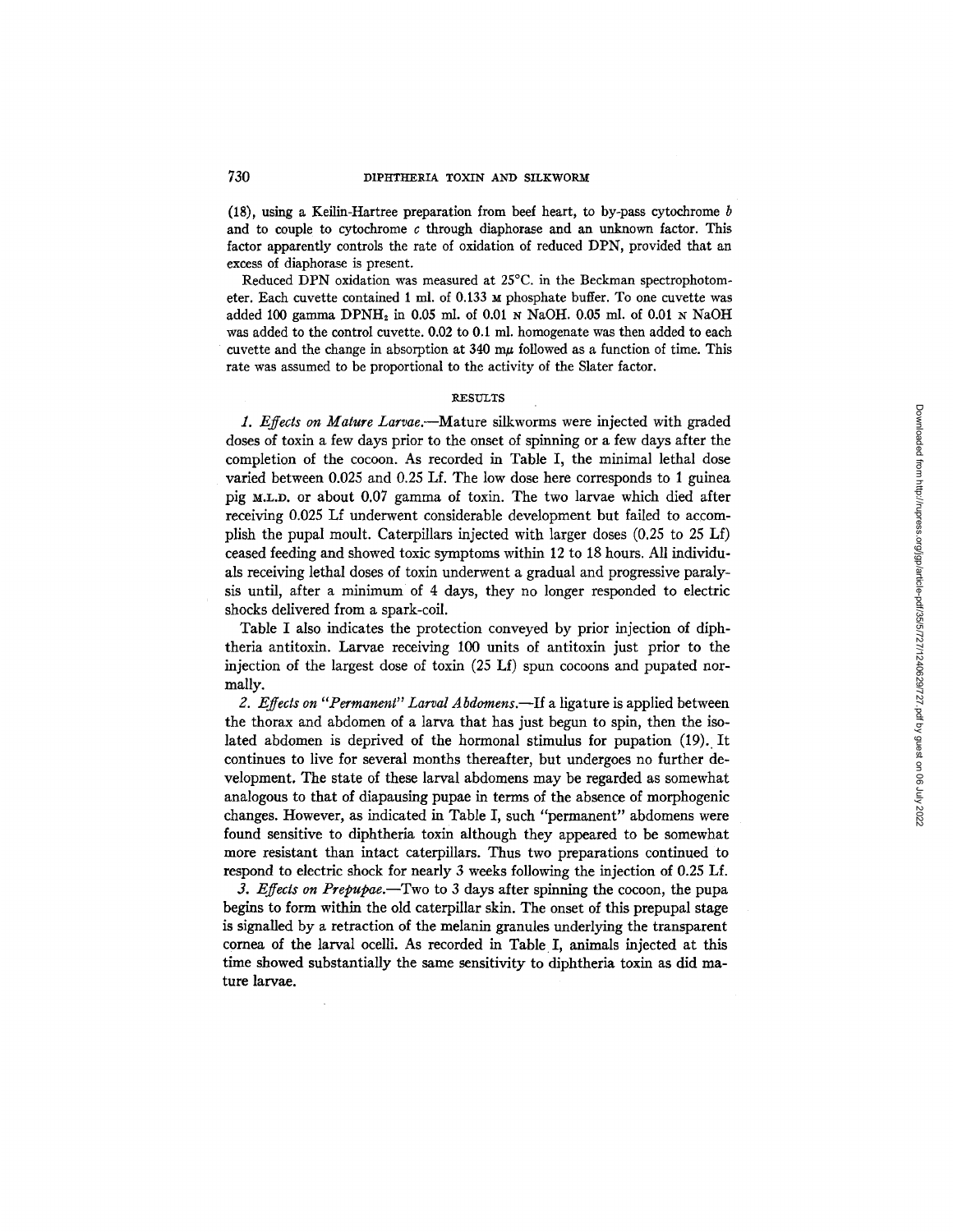*4. Effects on Diapausing Pupae.--Pupation* is followed.by a remarkable decrease in the sensitivity of the insect to diphtheria toxin. Diapausing animals tested 4 to 6 weeks after pupation survived for 3 weeks or longer after the injection of doses as high as 25 Lf--approximately 100 to 1,000 times the minimal lethal dose for the larva. Large doses of toxin caused no apparent effects on the pupae for several days. After this initial period, however, the customary movements of the abdomen in response to electric stimulation became progressively feebler and totally disappeared in most cases after 1 to 3 weeks. In all pupae, regardless of the dose of toxin, the heart continued to function in an entirely normal manner for long periods after all abdominal muscular activity had ceased. For example, among a group of 14 diapausing pupae injected with 5 Lf of toxin, only two individuals remained capable of feeble movements after 2 weeks. At this time, the pupal hearts of all the insects were beating normally. Dissection of the unresponsive pupae revealed that the intersegmental muscles of the abdomen had undergone complete degeneration. The two pupae still able to respond to stimuli showed thin and fragile muscular fasciculi; in histological section apparently normal fibers were found interspersed with others showing pycuotic nuclei, absence of striations, and hyalinization of the sarcoplasm.<sup>3</sup>

Aside from this action on the intersegmental muscles, the toxin caused relatively rapid desiccation of pupae maintained at the customary relative humidity of 60 per cent. This did not occur in a series of treated pupae maintained at a relative humidity of 100 per cent. Recalling that the loss of water vapor from insects occurs principally *via* the spiracles during the process of respiration, we suspect that the toxin caused a degeneration of the minute muscles whose contraction closes the spiracular sphincters. Any interference with this closing mechanism is known to accelerate the rate of water loss (13) and for this reason we believe the desiccation caused by the toxin to be a by-product of its action on muscle.

High doses of toxin were found to affect dormant pupae in two additional respects. Thus it was commonly observed that the epithelium (hypodermis) gradually lost its normal intimate attachment to the overlying pupal cuticle and underwent a process of retraction throughout the insect, accompanied, in certain instances, by degeneratory changes in the region of the legs and antennae. In addition to this effect, the toxin also blocked wound healing at sites where transparent plastic windows had been placed. The customary development of connective tissue and outgrowth of hypodermis failed to occur and the surgical defect in the integument remained unrepaired.

*5. Recovery of the Toxin from Diapausing Pupae.--The* great decrease in sensitivity following pupation suggested the possibility that the pupa might

\* We are indebted to Dr. Sigmund Wilens, of New York University College of Medicine, for the preparation and examination of these sections.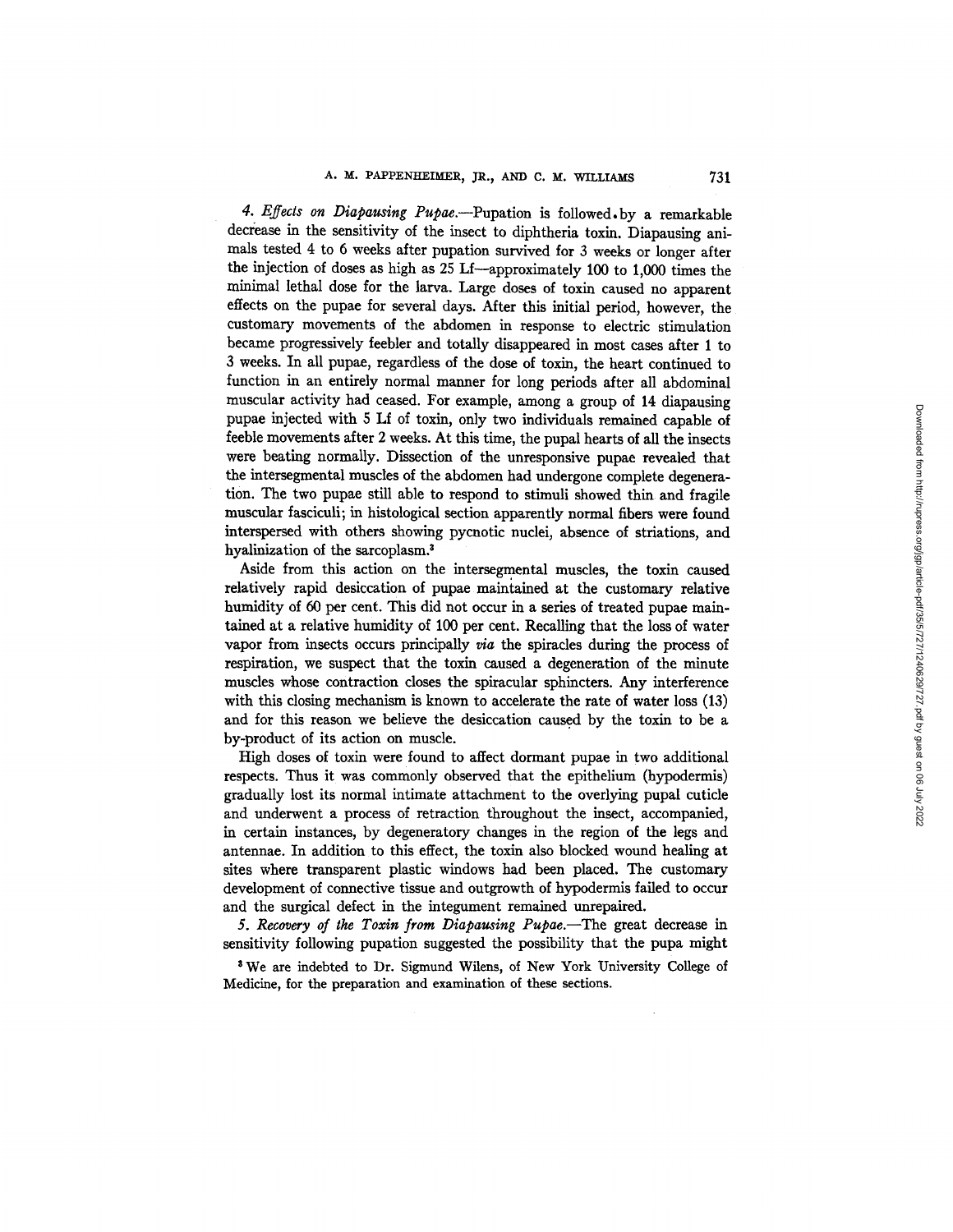## TABLE I

*Effects of Graded Doses of Diphtheria Toxin on Larva¢, Prepupae, Pupae, and Developing Adults of the Cecropia Silkworm* 

| Dose (Lf)                                           | No. of<br>Remarks<br>Result<br>animals |                                                              |                                                                        |  |
|-----------------------------------------------------|----------------------------------------|--------------------------------------------------------------|------------------------------------------------------------------------|--|
|                                                     |                                        | Mature larvae (1 to 2 days before spinning)                  |                                                                        |  |
| 25                                                  | 9<br>$D3$ to 6                         |                                                              |                                                                        |  |
| 2.5<br>$\overline{a}$<br>0.25<br>$\overline{2}$     |                                        | D7, D7                                                       |                                                                        |  |
|                                                     |                                        | D10, D10                                                     | Spun outer capsule of co-<br>coons within 24 hrs.; no<br>inner capsule |  |
| 0.025                                               | 2                                      | D <sub>14</sub> , D <sub>20</sub>                            | Spun complete cocoons; died<br>in process of pupal molt                |  |
| 0.0125                                              | 2                                      | Survived                                                     | Normal pupae                                                           |  |
| $25 Lf + 100$ units anti-<br>toxin                  | $\overline{2}$                         | Survived                                                     | Normal pupae                                                           |  |
|                                                     |                                        | Larvae (after spinning but before retraction of eye pigment) |                                                                        |  |
| 25                                                  | 1                                      | D7                                                           |                                                                        |  |
| 2.5                                                 | 1                                      | D <sub>11</sub>                                              |                                                                        |  |
| 0.25                                                | 1                                      | D <sub>16</sub>                                              |                                                                        |  |
| 0.025                                               | 1                                      | Survived                                                     | Normal pupa                                                            |  |
| $25 Lf + 100$ units anti-<br>Survived<br>1<br>toxin |                                        | Normal pupa                                                  |                                                                        |  |
|                                                     |                                        | "Permanent" larval abdomens                                  |                                                                        |  |
| 25                                                  | 1                                      | D7                                                           |                                                                        |  |
| 2.5<br>D8, D20<br>1                                 |                                        |                                                              |                                                                        |  |
| 0.25                                                |                                        | D20, D20                                                     |                                                                        |  |
| $\overline{2}$<br>0.025                             |                                        | Survived                                                     |                                                                        |  |
|                                                     |                                        | Prepupae                                                     |                                                                        |  |
| 25                                                  | 2                                      | D5, D5                                                       |                                                                        |  |
| 2.5<br>2                                            |                                        | D6, D6                                                       |                                                                        |  |
| 0.25<br>$\overline{2}$                              |                                        | D6, D8                                                       |                                                                        |  |
| 0.025                                               | $\overline{2}$                         | Survived                                                     | Normal pupae                                                           |  |
|                                                     |                                        | Brainless pupae                                              |                                                                        |  |
| 25                                                  | 13                                     | D <sub>19</sub> to 30                                        | Flaccid after 8 to 19 days                                             |  |
| 10                                                  | 21                                     | D <sub>19</sub> to 100                                       | Flaccid after 8 to 60 days                                             |  |
| 2.5                                                 | 3                                      | D30, D38, D45                                                | Flaccid after 18 days                                                  |  |
| 1                                                   | 5                                      | D30, D34, D35, >29, >35                                      | Flaccid after 18 to 32 days                                            |  |
| 0.25                                                | 3                                      | D44, D44, D55                                                | Flaccid after 30 to 35 days                                            |  |
| 0.1                                                 | 2                                      | Survived                                                     | Survived longer than 3 mos.                                            |  |
| 0.025                                               | $\overline{2}$                         | Survived                                                     | Survived longer than 3 mos.                                            |  |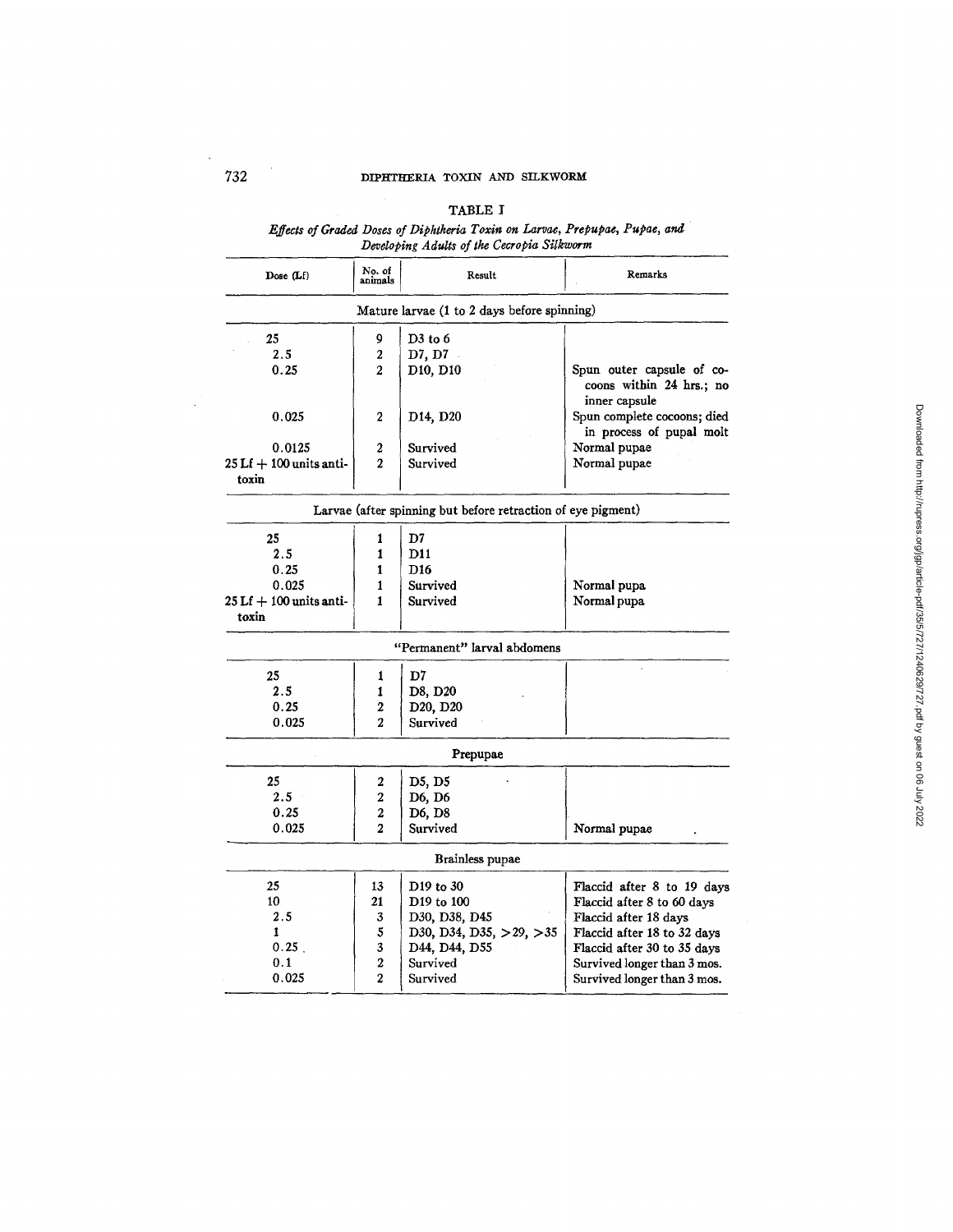| Dose (Lf)     | No. of<br>animals | Result                                                                | <b>Remarks</b>                                         |  |  |
|---------------|-------------------|-----------------------------------------------------------------------|--------------------------------------------------------|--|--|
|               |                   | Chilled (potentially developing) pupae                                |                                                        |  |  |
| 25            | 12                | D <sub>18</sub> to 44                                                 | development;<br>No<br>flaccid<br>after 8 to 26 days    |  |  |
| 10            | 19                | D <sub>14</sub> to 41                                                 | No<br>development;<br>flaccid<br>after 9 to 34 days    |  |  |
| 2.5           | 5                 | D30, D35, D50, $>21$ , $>35$                                          | development;<br>No<br>flaccid<br>after 12 to 22 days   |  |  |
| 1             | 4                 | D30, D35, D40, D54, $>30$                                             | development:<br>flaccid<br>No<br>after 12 to 25 days   |  |  |
| 0.25          | 5                 | D18, D26, D39, D53, D57                                               | development;<br>No<br>flaccid<br>after 11 to 40 days   |  |  |
| 0.1           | 2                 | Survived                                                              | Normal adults                                          |  |  |
| 0.025         | 5                 | D67, >50                                                              | Three normal adults                                    |  |  |
|               |                   | Pupae showing early development                                       |                                                        |  |  |
| 10            | 2                 | D6, D13                                                               | No further development                                 |  |  |
| 2.5           | 4                 | D <sub>12</sub> , D <sub>12</sub> , D <sub>30</sub> , D <sub>30</sub> | No further development                                 |  |  |
| 0.25          | 4                 | D8, D30, D30, $>30$                                                   | No further development                                 |  |  |
| 0.025         | 6                 | D30, D30, D35, D35                                                    | All show extensive develop-<br>ment; two normal adults |  |  |
|               |                   | Pupae showing advanced development                                    |                                                        |  |  |
| 2.5           | 8                 | D5, D7, D9, D9, D9, D9,<br>D9. > 9                                    | No further development                                 |  |  |
| 0.25          | 8                 | D9, D11, D11, D12, D12,<br>D12, D12, D12                              | All show slight progress                               |  |  |
| 0.025         | 9                 | Survived                                                              | Normal adults                                          |  |  |
| 230 Lf toxoid | $\overline{2}$    | Survived                                                              | Normal adults                                          |  |  |

TABLE I-Concluded

l,

D records the day of death; )> signifies that the heart was found beating on the day **the**  animal was sacrificed and dissected.

possess some mechanism for destroying the toxin, To test this possibility a pupa weighing 6 gm. was injected with 25 Lf (ca. 1,000 guinea pig M.L.D.). Ten days later the animal was sacrificed and 1 ml. of its blood was collected and diluted with 4 ml. of insect Ringer's solution, The latter contained 0.01 KCN in order to inhibit the blood's tyrosinase and prevent its melanization. A 250 gm. guinea pig injected subcutaneously with 0.5 ml. of this solution diluted 1:5 died within 24 hours. A second guinea pig which received 0.5 ml. of a 1:50 dilution died of typical diphtherial intoxication on the 4th day. A control guinea pig receiving 0.5 ml. of a 1:5 dilution of toxin-free insect blood in cyanide-Ringer's solution showed no symptoms. It thus appears that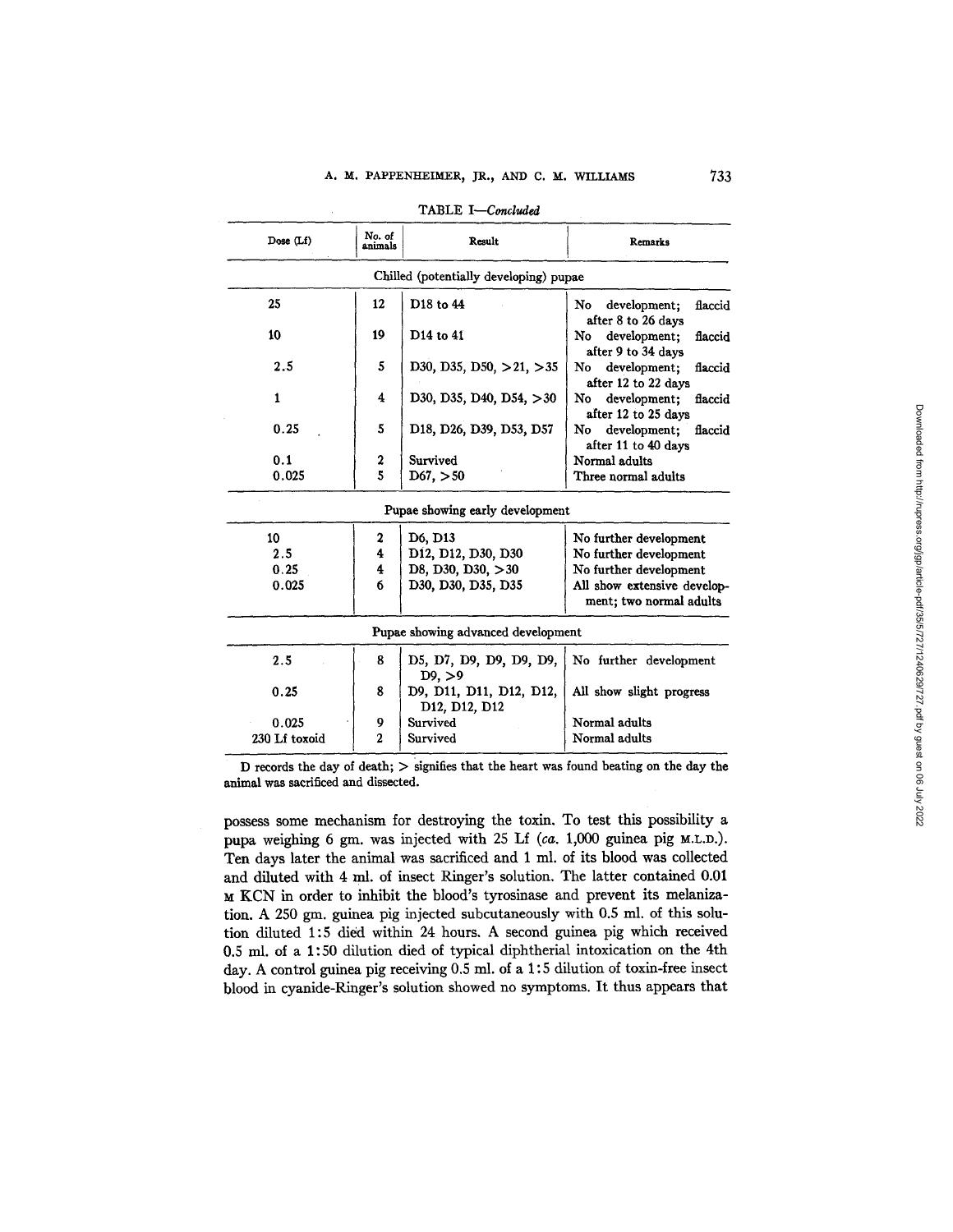almost all the toxin was still present in the living insect 10 days after injection.

*6. Effects on Previously Chilled Pupae.--As* previously described, pupae stored at 5°C. for 2 months or longer initiate adult development a few days after being returned to 25°C. Such potentially developing animals, injected with diphtheria toxin, behaved as indicated in Table I.

As far as survival is concerned, the same low sensitivity to the toxin was encountered as in the case of brainless pupae. However, it will be observed in Table I that the normal onset of adult development was blocked by doses as low as 0.25 If. Though still lower doses permitted the onset and progress of adult development, the latter required for its completion approximately 4 to 5 weeks instead of the customary 3. These findings indicate that the biochemical processes underlying growth have a lower threshold to diphtheria toxin than do the processes responsible for maintaining life in the diapansing condition.

*7. Effects on Pupae Showing Early Adult Developrnent.--The* selective effect of the toxin on the growth process is even more evident in this group of animals injected immediately after the onset of adult development. Though 2.5 Lf was not inconsistent with survival for 3 weeks or longer, progress in development was promptly and completely blocked by one-tenth this dose. The still lower dose of 0.025 Lf permitted considerable progress in all cases, but the rate of development was dimiriished by one-third to one-half.

*8. Effects on Pupae Showing Advanced Adult Development.--This* series of experiments, recorded in Table I, demonstrates that a high sensitivity to diphtheria toxin persists during the final week of adult development. No animal survived as long as 2 weeks following the injection of 0.25 Lf. As in the preceding series, the toxin blocked the process of development before killing the animal. It is noteworthy, however, that definite progress in development occurred after injection of 0,25 Lf, thus signalling a less prompt action of the toxin than in the case of animals showing early development.

*P. Effects of Toxoid.--In* contrast to the effects of the toxin, diphtheria toxoid<sup>4</sup> produced no demonstrable reaction even when as much as 230 Lf was injected into developing pupae (Table I).

*10. Neutralization of Diphtheria Toxin with A ntitoxin.--Mention* was made in section 1 of the protection afforded by prior injection of antitoxin into the larval insect. In order to establish this important point more firmly, a toxinantitoxin titration was performed as summarized in Table II. Increasing amounts of antitoxin were added to a constant amount of toxin and 0.1 ml. of the resulting mixtures injected immediately into pupae showing advanced adult development. In column 3 of Table II, the amount of "free" toxin in

<sup>4</sup> We are indebted to Dr. Leo Levine, of the Massachusetts Antitoxin and Vaccine Laboratory, for this sample of highly purified diphtheria toxoid.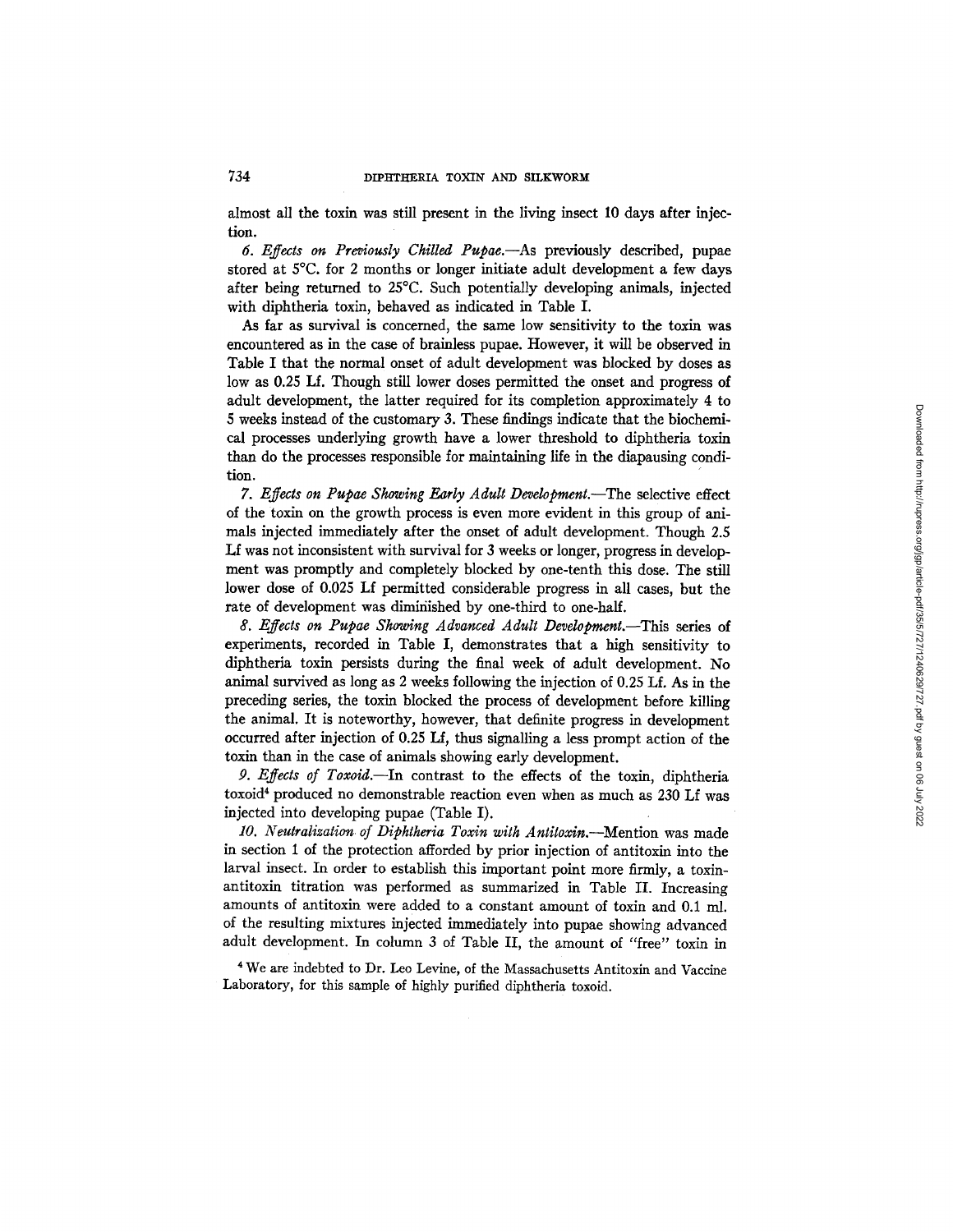each mixture has been calculated on the assumption that 1 unit of antitoxin neutralizes 1.5 Lf of toxin (9).

The results establish conclusively that the observed effects on the insect are caused by the toxin itself and not by some impurity present in the preparation. Free toxin in concentrations greater than the minimal lethal dose at this stage (0.25 If) was lethal, while lower concentrations permitted the completion of adult development.

11. Effects of Partially Purified Tetanus Toxin.--In order to provide further evidence for the specificity of the action of diphtheria toxin, a number of pupae were injected with purified tetanus toxin. As seen from Table III there

TABLE II *Neutralization of Diphtheria Toxin in Pupae in Late Deoelopment\* by Specific Antitoxin* 

| Antitoxint<br>injected | Toxin injected | Free toxing | Results                                                        |
|------------------------|----------------|-------------|----------------------------------------------------------------|
| units                  | Lſ             | Lf          |                                                                |
| 0.2                    | 1.25           | 0.95        | Development blocked: D5, D6                                    |
| 0.4                    | 1.25           | 0.65        | Development blocked: D7, D11                                   |
| 0.8                    | 1.25           | 0.05        | Normal adults emerged 5th and 11th days                        |
| 1.25                   | 1.25           | None        | Normal adults emerged 4th and 11th days                        |
| 2.5                    | 1.25           | None        | Normal adults emerged 6th and 8th days                         |
| 0                      | 1.25           | $1.25 -$    | Development blocked: D5, D5                                    |
| 0                      | 0.63           | 0.63        | Development blocked: D7, D11                                   |
|                        | 0.31           | 0.31        | Fully developed 11th day but did not emerge<br>spontaneously ¶ |

\* Pupae injected on 10 to 16th days of development. Each dose tested on two animals.

:~ Toxin.antitoxin mixtures injected in volume of 0.1 ml. immediately after mixing.

§ Calculated assuming 1 unit antitoxin neutralizes 1.5 Lf toxin (9).

II D indicates that blood had darkened and animals could no longer be stimulated by electrical shock. The number following indicates the day on which death presumably occurred.

¶ Only 1 pupa tested.

was no demonstrable effect of tetanus toxin on either developing or brainless diapausing pupae until doses of  $32.5$  Lf equivalent to  $260,000$  mouse M.L.D. were injected. After these very high doses, developing pupae showed definite progress for several days; the blood then commenced to darken and the pupae became soft and electrically inexcitable after 10 to 13 days. It is clear that the delayed death caused by this large dose was not due to tetanus toxin, itself, since specific antitoxin provided no protection. As previously noted, the toxin preparation was heavily "contaminated with tetanolysin. It is doubtful, however, whether tetanolysin was responsible for the delayed death of pupae following large doses of the tetanus toxin preparation. For, though reduction with cysteine increased the lyric activity for erythrocytes ninefold, it failed to increase the toxicity of the preparation for the pupae.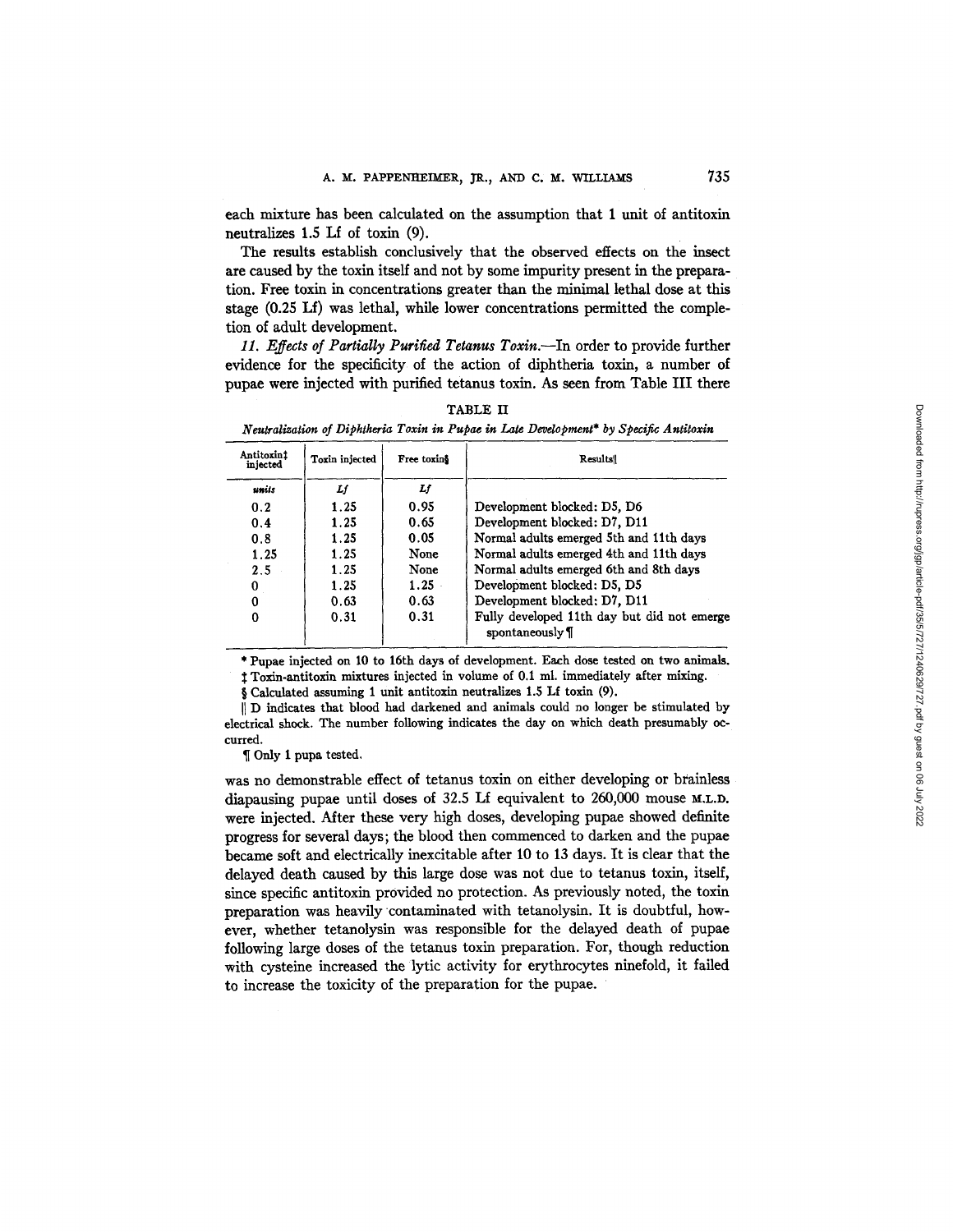## 736 DIPHTHERIA TOXIN AND SILKWORM

#### DISCUSSION

The present experiments demonstrate that diphtheria toxin is a lethal agent, not only for the mammal, but also for the *Cecropia* silkworm. This result apparently represents the second instance in which an invertebrate has been found susceptible to the injection of a bacterial toxin. The only previous affirmative result was Chorine's (1) finding that relatively small doses of diphtheria toxin caused the death of larvae of the wax moth *Galleria.* According to

*Effects of Partially Purified Tetanus Toxin on Pupae during Diapause and Early Development* 

| Dose injected*                       |                              |                      |                                                        |  |
|--------------------------------------|------------------------------|----------------------|--------------------------------------------------------|--|
| Lf units                             | Mouse minimal<br>lethal dose | Stage of development | Results                                                |  |
| $\boldsymbol{2}$                     | 16.000                       | 4-5th day            | Normal adults after 16 days                            |  |
| 8                                    | 64,000                       | $4 - 5$              | Normal adults after 17 and 21 <sup>†</sup><br>days     |  |
| 32.5                                 | 260,000                      | $4 - 5$              | Progress to pink hair stage after 9<br>days; D10, D13  |  |
| 32.5 Lf $+$ 35 units                 | antitoxin                    | $4 - 5$              | Progress to white hair stage after 4<br>days: D5, D6   |  |
| 0                                    | $+35$ units<br>antitoxin     | 2                    | Normal adults after 19 and 20 days                     |  |
| 2                                    | 16,000                       | Brainless diapausing | No effect                                              |  |
| 8                                    | 64,000                       | Brainless diapausing | No effect                                              |  |
| 32.5                                 | 260,000                      | Brainless diapausing | Some darkening of blood but other-<br>wise no effect\$ |  |
| $32.5 \text{ Lf} + 35 \text{ units}$ | antitoxin                    | Brainless diapausing | D6, D7                                                 |  |
| 0                                    | $+35$ units<br>antitoxin     | Brainless diapausing | No effect                                              |  |

\* Each dose tested on two animals.

 $‡$  Did not emerge spontaneously.

§ In a previous experiment this dose caused delayed death.

Chorine, *Galleria* larvae were unaffected for several days following injection, but then gradually became covered with small black lesions. Metamorphosis was blocked and death occurred 5 to 30 days following injection. Interestingly enough, Chorine also demonstrated that *Galleria* larvae were resistant to the injection of relatively large doses of tetanus toxin.

These observations together with those of the present investigation therefore stand in sharp contrast to the results of several previous investigations of great historical interest. Thus in the early studies of Metchnikoff (5) and others, protozoa, invertebrates, and plants (including yeasts and other fungi)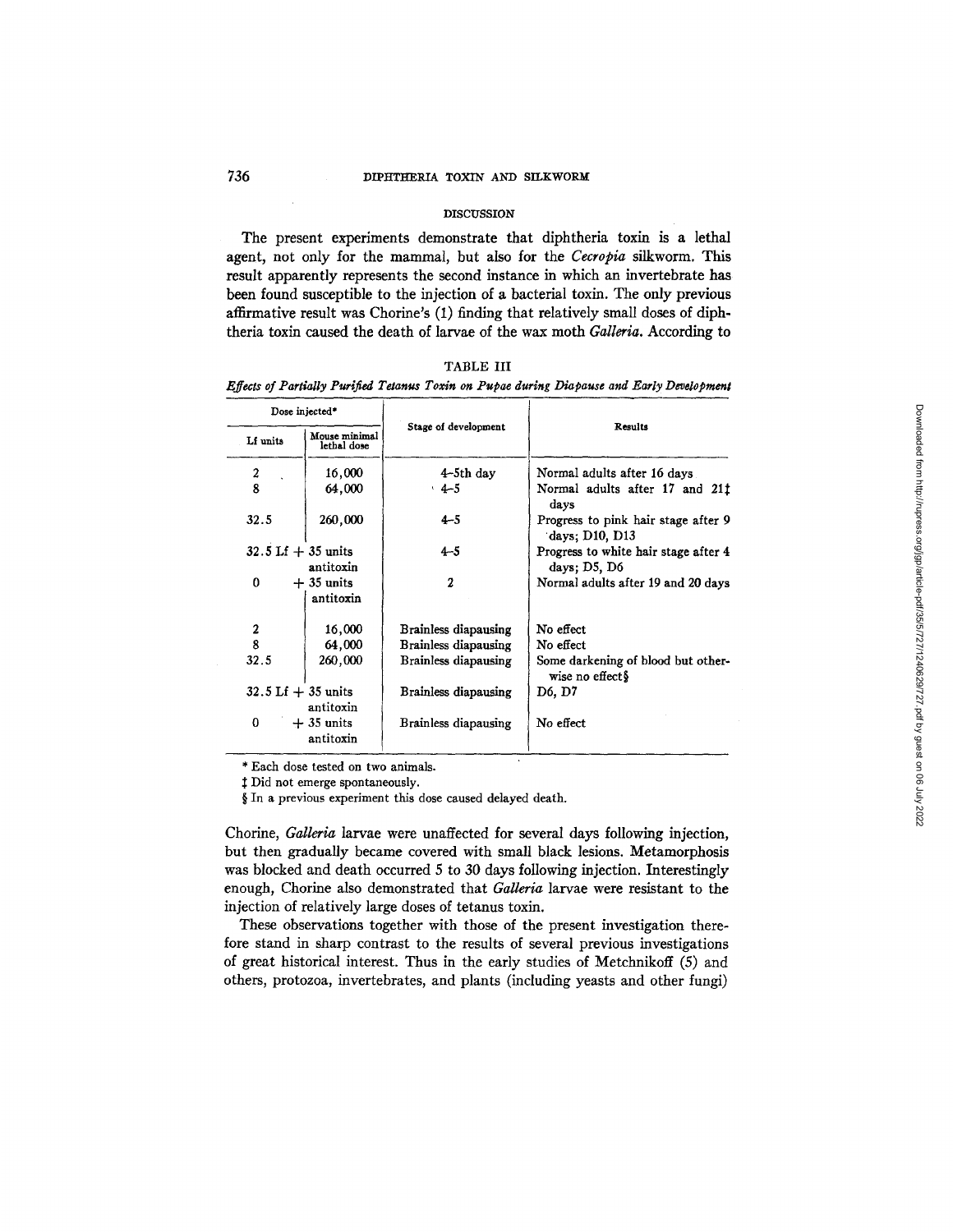(3) were found wholly insensitive to diphtheria or tetanus toxins. Indeed, these toxins affected cold-blooded vertebrates such as amphibia and reptiles only when their body temperatures were raised to 25 or 30°C. (2, 4, 5).

Of considerable importance to the analysis of the action of diphtheria toxin is the observation that the sensitivity of the *Cecropia* silkworm is not constant but, on the contrary, undergoes sudden alterations in synchrony with the progress of metamorphosis. Though mature caterpillars and developing adults are less sensitive per unit mass than guinea pigs, they nevertheless are killed 1 to 2 weeks after the injection of as little as 0.07 to 0.7 gamma of toxin (1 to 10 guinea pig M.L.D.). The diapausing pupa, by contrast, is resistant to 70 gamma of toxin and may survive even this enormous dose for over 4 weeks. It seems necessary to conclude that the toxin finds a less extensive biochemical target within the diapansing pupa than within the caterpillar or developing adult.

A clue as to the identity of this target is afforded.by the correlation between sensitivity to the toxin and the changes which occur in the cytochrome system during the course of metamorphosis. Thus the high succinoxidase activities of the larva and developing adult are accompanied by sensitivity to the toxin. Similarly, the low succinoxidase activity of diapansing and chilled pupae is associated with resistance to the toxin.

This correlation is further revealed by studies of the toxin's effect within the individual insect. Though diapansing pupae survive relatively large doses of diphtheria toxin for considerable'periods of time, the toxin is not completely without effect at this stage. It has already been mentioned that the intersegmental muscles of the abdomen are affected within a few days following the injection of toxin, although the heart continues to beat and the pupae remain alive for several weeks thereafter. Potassium cyanide likewise acts selectively on the abdominal muscles of the pupa without affecting the heart; indeed the isolated heart continues to beat for several hours when placed in insect Ringer's solution containing  $0.001 \times \text{KCN}$ . In the case of cyanide, however, the paralysis of the abdominal muscles is prompt rather than delayed, and temporary rather than persistent; recovery ensues after a few days, presumably because the cyanide is lost as HCN via the tracheal system.

In view of these differences in the sensitivity of the abdominal and heart muscles to diphtheria toxin and cyanide, it is not surprising to find that the two types of muscle show striking differences in cytochrome content. As may be observed in Table IV, heart muscle shows only a single faint absorption band when dissected from pupae and examined under the Zeiss microspectroscope in the presence of dithionite.<sup>5</sup> Except for its low concentration, the characteristics of this band are identical with those described for the cytochrome

<sup>5</sup> A previous report that the pupal heart contains a normal cytochrome system was erroneous, due to contamination of the heart with intersegmental muscle (11).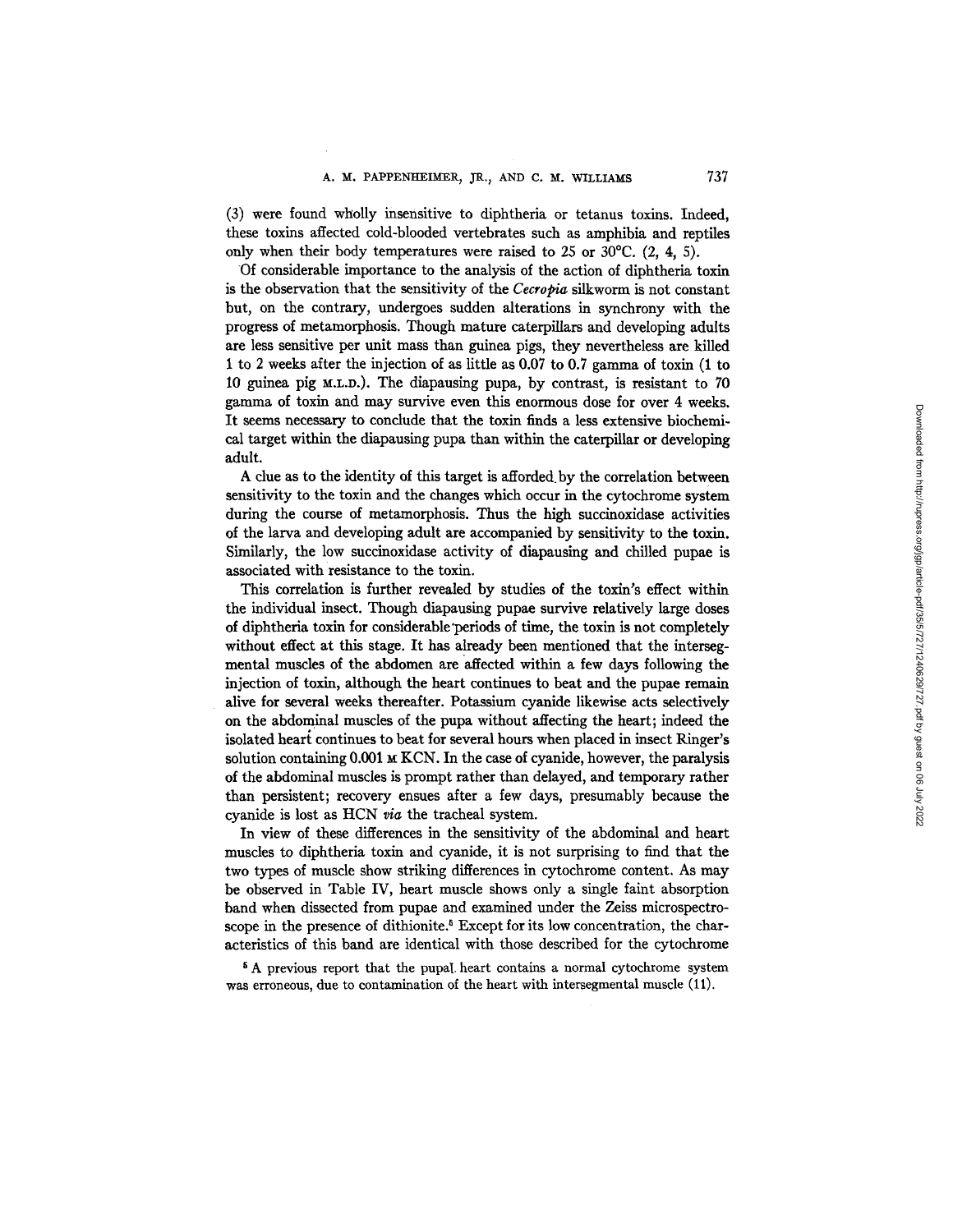$x(e)$  of the midgut of the larval silkworm (11). No bands of cytochromes  $b, c,$ or  $a + a_3$  were evident even when a considerable number of hearts were pooled to provide a longer light path through the tissue. The low activities of several components of the heart's cytochrome system are also revealed by manometric determinations of cytochrome oxidase and succinoxidase and spectrophotometric determinations of Slater's factor (Table IV). By contrast, the abdominal muscles of the pupa show intense bands of cytochromes  $b$ ,  $c$ , and  $a + a_3$ ; moreover, high activities were demonstrated for the several components of the succinoxidase system (Table IV).

The most striking effect of the toxin is that observed in animals at the outset of adult development. Within a few hours or less the toxin causes cessation of development and enforces a state of artificial diapause. However, no obvious

| <b>TABLE</b> |  |
|--------------|--|
|              |  |

Succinoxidase Activity of Heart and Intersegmental Muscles of Diapausing Pupae at 30°C.

|                                                                                           | Heart muscle*                               | Intersegmental muscle                      |
|-------------------------------------------------------------------------------------------|---------------------------------------------|--------------------------------------------|
| Position of cytochrome $\alpha$ -bands, $m\mu$                                            | 556<br>(very faint)                         | 603, 562, 550<br>(all prominent)           |
| Complete succinoxidase system $(Qo2$ per mg. N)<br>Succindehydrogenase $(Qo_2$ per mg. N) | $9 - 29$<br>$7 - 18$<br>$10 - 12$<br>ca. 30 | 150-190<br>$75 - 120$<br>$60 - 100$<br>166 |

\* In all cases the activities of the heart preparations~were very low and therefore subject to considerable error.

 $\downarrow Q_{\text{O}_2}$  values represent the range encountered in four separate experiments using muscle pools dissected from 12 to 16 pupae for each experiment.

§ 1 unit is defined as a change of 0.001 division in the Beckman spectrophotometer per minute.

damage to the tissues takes place for 3 days or longer and death is delayed for up to 4 weeks. We feel that these facts lend support to the theory that diphtheria toxin blocks the *synthesis* of one or more components of the cytochrome system. In the case of animals at the outset of adult development, during the period when growth is apparently dependent on progressive cytochrome synthesis, the effect of the toxin becomes evident immediately. On the other hand, in tissues such as the intersegmental muscles of the pupa or in animals showing advanced adult development, the toxin acts more slowly because cytochrome synthesis is here required only to maintain the integrity of a system that has already been established:

6 In this connection it is worth noting that diphtheria toxin has no effect on the cytochrome system in *vitro.* The oxygen uptake by succinoxidase preparations from normal tissues of susceptible mammals remains undiminished even when as much as 1000 Lf/ml. (50,000 M.L.D./ml.) of purified toxin is added.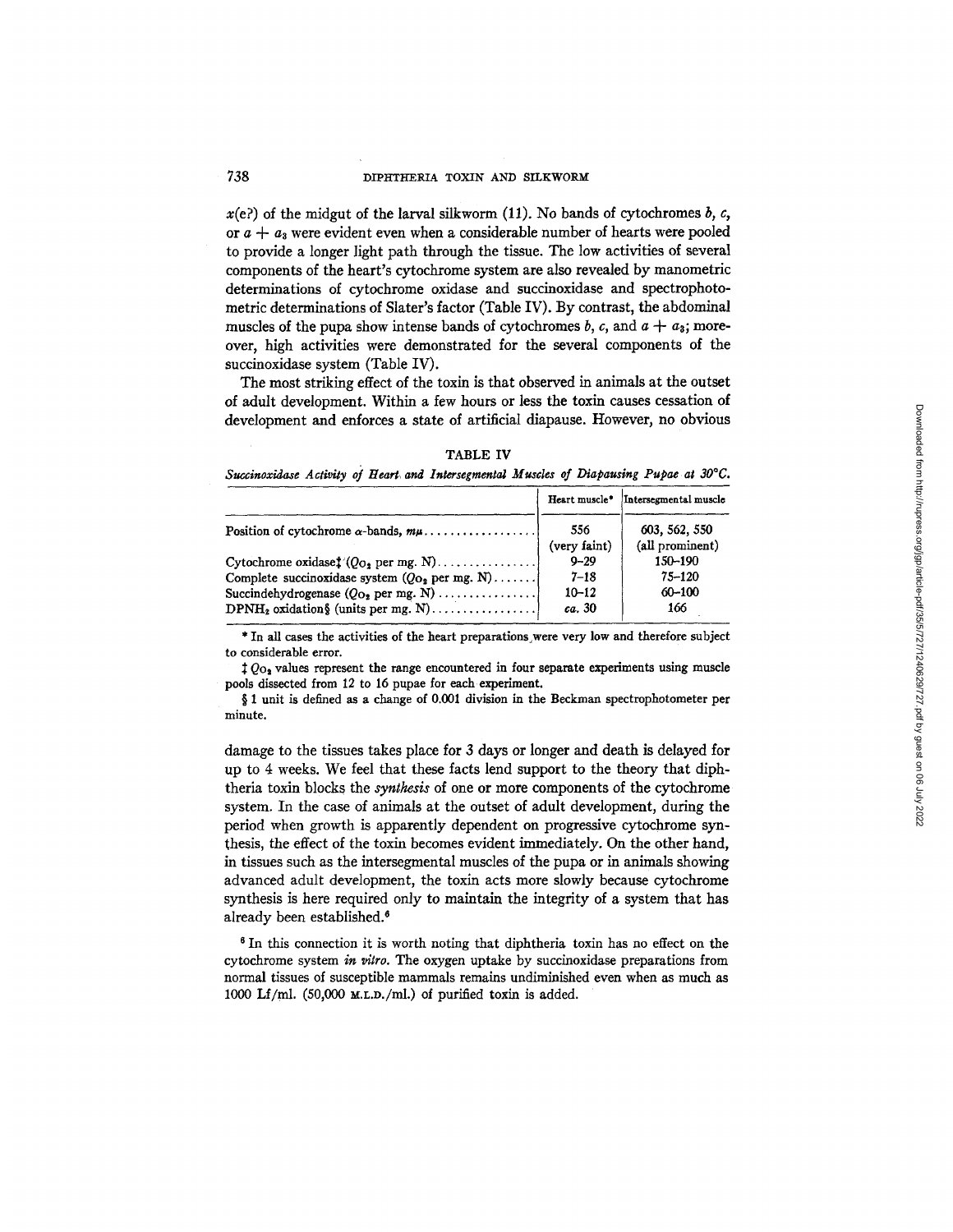Though *Cecropia* pupae are resistant to the action of a large number of drugs and poisons, a few low molecular weight substances have been found which mimic to varying degrees the effects of diphtheria toxin. It is of particular interest and significance that *all* the simple compounds known to block adult development selectively are also inhibitors of certain components of the suecinoxidase and cytochrome systems. These inhibitors include carbon monoxide under pressure (20) which blocks the succinoxidase system by combining with the reduced form of cytochrome oxidase; potassium cyanide which prevents the reduction of cytochrome oxidase; certain imidazoles which inhibit several succinoxidase components to a varying degree (21); and deuterohemin which inhibits succindehydrogenase (cytochrome  $b$ ?) and Slater's factor (21).

In summary, the several lines of evidence derived from the study of the effects of diphtheria toxin on the *Cecropia* silkworm support the view that the toxin acts by blocking the synthesis of one or more components in the cytochrome system.

#### **SUMMARY**

1. The metamorphosis of the *Cecropia* silkworm is accompanied by large and systematic changes in the insect's sensitivity to diphtheria toxin.

2. Injection of less than 1 gamma of toxin into mature caterpillars, prepupae, or developing adults causes cessation of development followed by delayed death 1 to 5 weeks later.

3. Dormant pupae, on the contrary, are resistant to 70 gamma of toxin and may survive even this enormous dose for over 4 weeks. One-hundredth of this dose, however, prevents pupae from initiating adult development.

4. Tetanus toxin, to which the insect is insensitive, failed to duplicate any of these effects.

5. Maximal sensitivity to diphtheria toxin is characteristic of those stages in the life history which depend on the presence and function of the cytochrome system. Resistance to the toxin, as in the case of the diapausing pupa, is correlated with the existence and utilization of metabolic pathways other than the usual cytochrome system.

6. This correlation persists within the individual insect. Thus, within the diapausing pupa, the toxin fails to affect the heart in which a normal cytochrome system is absent, but, within the same insect, causes a degeneration of the intersegmental muscles in which an intact cytochrome system is present.

7. These several lines of evidence are interpreted in support of the conclusion that diphtheria toxin acts by blocking the synthesis of one or more components in the cytochrome system.

### REFERENCES

- 1. Chorine, V., *Bull. biol. France et Belgique,* 1931, 65, 292.
- 2. Courmont, J., Doyon, M., and Paviot, Arch. *physiol. norm. et path.*, 1896, 8, 321.